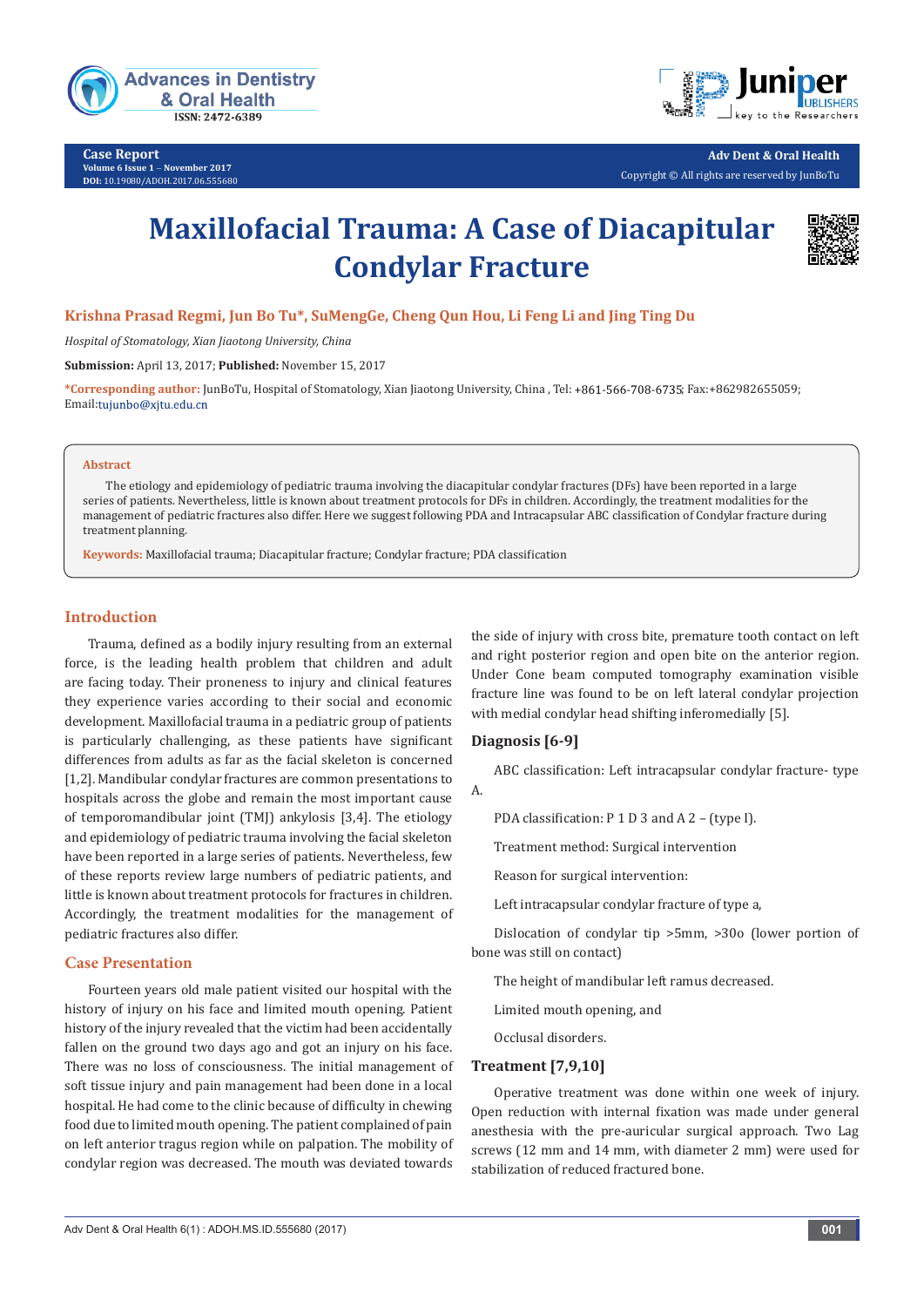# **Advances in Dentistry & Oral Health**

Postoperative: post-operatively slight motor dysfunction of operated side was seen. It may be related to retraction of muscle during surgical intervention. The patient was kept under the supervision of hospital care for one week. On discharge, soft diet and early mandible movement of mild degree for six months was suggested to the patient. Neurotrophic agents (cyanocobalamin) for one month were prescribed. On 6-month recall visit, the strength of stomatognathic unit was all restored to the normal condition as described by patients' subjective feelings. Mouth Opening was 40 mm. Occlusion restored stable to class one as the preoperative condition.

Imaging and pictures Comparison: (Figure 1-4).



Figure 1(A): Coronal CT contrast: before surgery.



Figure 1(B): Coronal CT contrast: after surgery.





**Figure 2(A):** Front view the shape comparison: before surgery.



**Figure 2(B):** Front view the shape comparison: after Surgery.



**Figure 3(A):** Outlook from behind and the MIP view comparison: before surgery.



**Figure 3(B):** Outlook from behind and the MIP view comparison: after surgery.



**Figure 4(A):** Outlook from behind and the MIP view comparison: after surgery.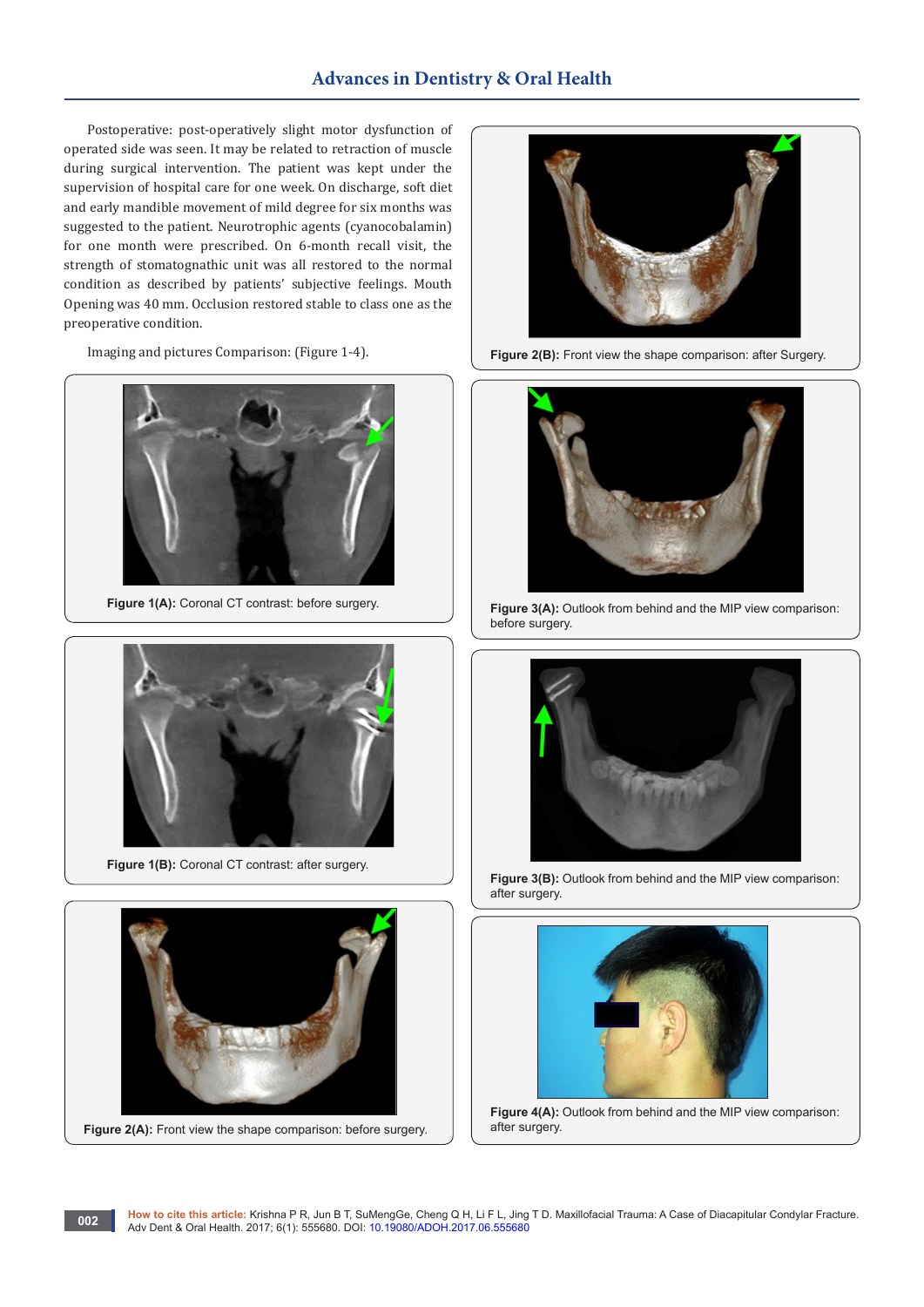

## **Discussion**

The current indications for open reduction and internal fixation ofdiacapitular fractures (DFs) described in the literature are: (a) fractures affecting the lateral condyle with reduction of mandibular height; (b) fractures in which the proximal fragment dislocates laterally out of the glenoid fossa, which cannot be reduced by closed or open treatment of another part of the mandibular fracture. The indications for conservative treatment are: (a) fractures that do not shorten the condylar height (a fracture with displacement of the medial parts of the condyle); (b) undisplaced fractures; (c) comminution of the condylar head, when the bony fragments are too small for stable fixation; and (d) fractures in children. As the temporomandibular joint disk plays an important role as a barrier preventing ankylosis, it is important to reposition the disk (if displaced/dislocated) during the surgical treatment of diacapitular fractures. The lateral pterygoid muscle should never be stripped from the medially displaced fragment because its disinsertion disrupts circulation to the medial bony fragment, and also because this muscle helps to restore the muscle function after surgery. Open reduction with internal fixation (ORIF) of selected diacapitular fractures improves prognosis by anatomical bone and soft tissue recovery when combined with physical therapy. If conducted properly, surgical treatment of DFs is a safe and predictable procedure and yields good results [11,12].

Here, we follow the PDA and intracapsular ABC classification of condylar fracture as a guide for the treatment of traumatized condyle. This classification assists the surgeons' expertise to increase the treatment efficacy. At the same time, recent advancement of surgical accessory tools will be a boon to increase the treatment accuracy of fracture reduction by helping the concerned surgeon to make the treatment with a broad concept of a comprehensive treatment protocol. Three-dimensional visualization of injured side increases the surgeons' confidence to reduce and stabilize as far possible as in a natural position.

## **Conclusion**

We suggest following the PDA and intracapsular ABC classification of condylar fracture to increase the overall postoperative satisfaction level that bypasses the change

of subjective feelings of patients' from preoperative to the postoperative condition. At the same time, use of 3-D technology and surgical navigation may also increase treatment accuracy.

## **Conflict of Interest Statement**

We have no conflict of interest.

## **References**

- 1. [Andrade NN, Choradia S, Sriram SG \(2015\) An institutional](https://www.ncbi.nlm.nih.gov/pubmed/26027869)  [experience in the management of pediatric mandibular fractures:](https://www.ncbi.nlm.nih.gov/pubmed/26027869)  [A study of 74 cases. J Craniomaxillofac Surg 43\(7\): 995-999.](https://www.ncbi.nlm.nih.gov/pubmed/26027869)
- 2. [Iatrou I,Theologie Lygidakis N, Tzerbos F \(2010\) Surgical protocols](file:///D:/WEB%20DATA/krishna/Pending/ADOH.MS.ID.555680/ADOH-CR-17-708_W/Surgical%20protocols%20and%20outcome%20for%20the%20treatment%20of%20maxillofacial%20fractures%20in%20children:%209%20years)  [and outcome for the treatment of maxillofacial fractures in children:](file:///D:/WEB%20DATA/krishna/Pending/ADOH.MS.ID.555680/ADOH-CR-17-708_W/Surgical%20protocols%20and%20outcome%20for%20the%20treatment%20of%20maxillofacial%20fractures%20in%20children:%209%20years)  [9 years' experience. J Craniomaxillofacial Surgery 38\(7\): 511-516.](file:///D:/WEB%20DATA/krishna/Pending/ADOH.MS.ID.555680/ADOH-CR-17-708_W/Surgical%20protocols%20and%20outcome%20for%20the%20treatment%20of%20maxillofacial%20fractures%20in%20children:%209%20years)
- 3. [Theologie Lygidakis N, Chatzidimitriou K, Tzerbos F, Gouzioti A,](https://www.ncbi.nlm.nih.gov/pubmed/26740368)  [Iatrou I \(2016\) Nonsurgical management of condylar fractures](https://www.ncbi.nlm.nih.gov/pubmed/26740368)  [in children: A 15-year clinical retrospective study. J Cranio-](https://www.ncbi.nlm.nih.gov/pubmed/26740368)[Maxillofacial Surgery 44\(2\): 85-93.](https://www.ncbi.nlm.nih.gov/pubmed/26740368)
- 4. [Anyanechi CE \(2015\) Temporomandibular joint ankylosis caused](https://www.ncbi.nlm.nih.gov/pubmed/26008733)  [by condylar fractures: a retrospective analysis of cases at an urban](https://www.ncbi.nlm.nih.gov/pubmed/26008733)  [teaching hospital in Nigeria. Int J Oral Maxillofac Surg 44\(8\): 1027-](https://www.ncbi.nlm.nih.gov/pubmed/26008733) [33.](https://www.ncbi.nlm.nih.gov/pubmed/26008733)
- 5. [Ludlow JB, Ivanovic M \(2008\) Comparative dosimetry of dental](https://www.ncbi.nlm.nih.gov/pubmed/18504152)  [CBCT devices and 64-slice CT for oral and maxillofacial radiology.](https://www.ncbi.nlm.nih.gov/pubmed/18504152)  [Oral Surgery Oral Medicine Oral Pathology Oral Radiology and](https://www.ncbi.nlm.nih.gov/pubmed/18504152)  [Endodontology 106\(1\): 106-114.](https://www.ncbi.nlm.nih.gov/pubmed/18504152)
- 6. [Maclennan WD \(1952\) Consideration of 180 cases of typical](https://www.ncbi.nlm.nih.gov/pubmed/14944782)  [fractures of the mandibular condylar process. British Journal of](https://www.ncbi.nlm.nih.gov/pubmed/14944782)  [Plastic Surgery 5\(2\): 122-128.](https://www.ncbi.nlm.nih.gov/pubmed/14944782)
- 7. [Bagheri SC, Dierks EJ, Kademani D, Holmgren E, Bell RB, et al. \(2006\)](https://www.ncbi.nlm.nih.gov/pubmed/16487802)  [Application of a facial injury severity scale in craniomaxillofacial](https://www.ncbi.nlm.nih.gov/pubmed/16487802)  [trauma. J Oral Maxillofac Surg 64\(3\): 408-414.](https://www.ncbi.nlm.nih.gov/pubmed/16487802)
- 8. [Loukota RA, Eckelt U, De Bont L, Rasse M \(2005\) Subclassification](http://www.sciencedirect.com/science/article/pii/S0266435604001767)  [of fractures of the condylar process of the mandible. British Journal](http://www.sciencedirect.com/science/article/pii/S0266435604001767)  [of Oral & Maxillofacial Surgery 43\(1\): 72-73.](http://www.sciencedirect.com/science/article/pii/S0266435604001767)
- 9. [Hlawitschka M, Loukota R, Eckelt U \(2005\) Functional and](https://www.ncbi.nlm.nih.gov/pubmed/16053886)  [radiological results of open and closed treatment of intracapsular](https://www.ncbi.nlm.nih.gov/pubmed/16053886)  [\(diacapitular\) condylar fractures of the mandible. International](https://www.ncbi.nlm.nih.gov/pubmed/16053886)  [Journal of Oral and Maxillofacial Surgery 34\(6\): 597-604.](https://www.ncbi.nlm.nih.gov/pubmed/16053886)
- 10. [Eckelt U \(2006\) Commentary regarding the publication Fractures of](http://www.jcmfs.com/article/S1010-5182(06)00954-1/abstract)  [the mandibular condyle - A review of 466 cases. Literature review,](http://www.jcmfs.com/article/S1010-5182(06)00954-1/abstract)  [reflections on treatment and proposals" by N. ZACHARIADES et al.](http://www.jcmfs.com/article/S1010-5182(06)00954-1/abstract)  [Journal of Cranio-Maxillofacial Surgery 34\(7\): 433-434.](http://www.jcmfs.com/article/S1010-5182(06)00954-1/abstract)
- 11. [Allred LJ, Crantford JC, Reynolds MF, David LR \(2015\) Analysis of](https://www.ncbi.nlm.nih.gov/pubmed/26517461)  [Pediatric Maxillofacial Fractures Requiring Operative Treatment:](https://www.ncbi.nlm.nih.gov/pubmed/26517461)  [Characteristics, Management, and Outcomes. J Craniofac Surg](https://www.ncbi.nlm.nih.gov/pubmed/26517461)  [26\(8\): 2368-2374.](https://www.ncbi.nlm.nih.gov/pubmed/26517461)
- 12. [Chrcanovic BR \(2012\) Open versus closed reduction: diacapitular](https://www.ncbi.nlm.nih.gov/pubmed/22842852)  [fractures of the mandibular condyle. Oral and maxillofacial surgery](https://www.ncbi.nlm.nih.gov/pubmed/22842852)  [16\(3\): 257-265.](https://www.ncbi.nlm.nih.gov/pubmed/22842852)